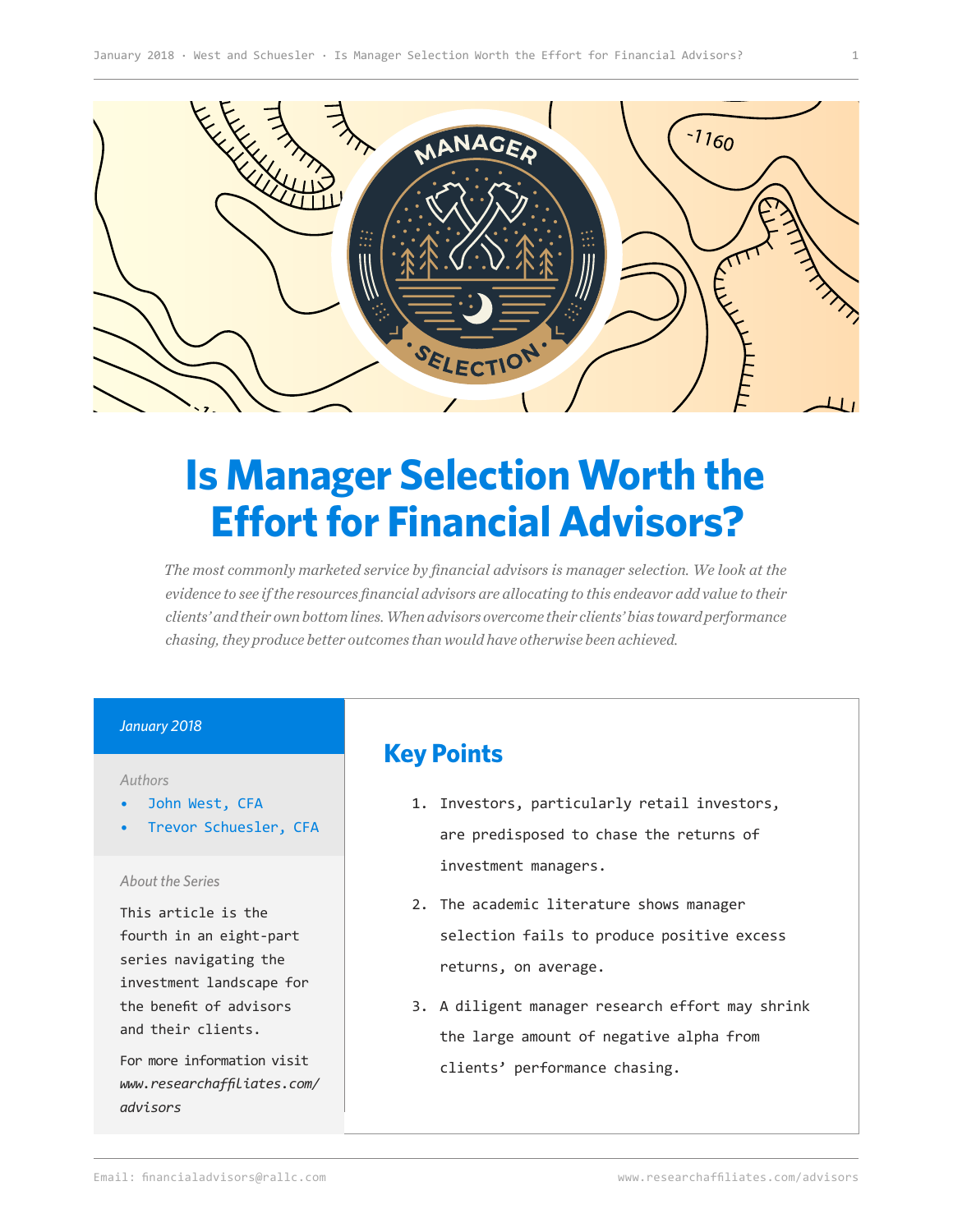### **Introduction**

*This is the fourth article in our series designed to help financial advisors successfully address the challenges associated with the management of their clients' portfolios by merging key lessons from investment science and behavioral finance. In the first two articles of the series, our colleagues explained how to form reasonable long-term return expectations and why achieving those expected returns is facilitated by a clear understanding of the different risks in an investment portfolio. The third article explained how adding diversifying assets to portfolios of mainstream stocks and bonds can improve expected returns and lead to better long-term investment outcomes.*

**"***Trend-chasing behavior leads to poor buy and sell decisions.***"**

As we begin 2018, we once again find ourselves in the process of determining our business goals for the coming year. How can each individual, each team, and each department contribute to achieving Research Affiliates' long-term mission?<sup>1</sup> The list of potential ways we can meet our goal is inevitably long. So how do we prioritize? One framework is an

impact–effort matrix in which potential activities are measured by their anticipated benefit and associated effort. Projects that are anticipated to produce sizeable impact with relatively modest effort are labeled "low-hanging fruit" and thus prioritized. At the other end of the spectrum are "thankless tasks," activities with low anticipated impact but requiring considerable resources to implement. These projects are accordingly postponed, de-emphasized, put into the "someday/maybe" folder, or abandoned altogether.

Financial advisors also have a very long list of business goals and services they would like to provide their clients, especially given the incredible breadth of the financial planning services offered in today's market. Financial advisors should ask themselves if they are efficiently allocating their time to activities that add value to their clients' and their own bottom lines. If not, we suggest they stop, rethink, and reallocate their efforts to activities that will lead to better long-term outcomes for their clients and for themselves. We suggest financial advisors carefully and honestly assess manager selection via the impact–effort matrix. As we will explain, whether it is a thankless task depends on how we define positive impact—is our goal to reduce negative alpha or to produce positive alpha?—as well as both the advisor's and the client's expectations.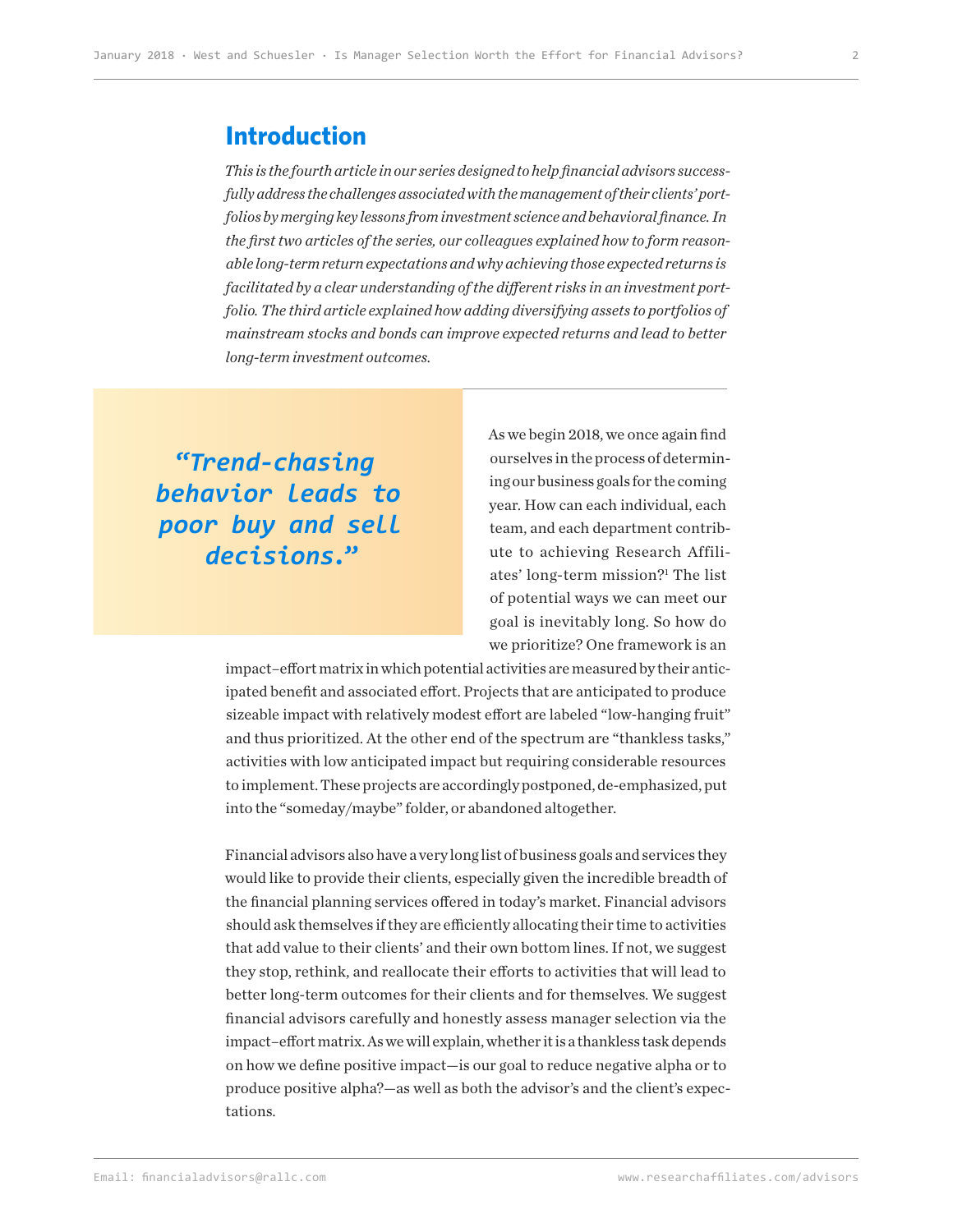# **How Financial Advisors Allocate Their Resources**

We took a look at the *Forbes* top 100 financial advisor firms to see what services they offer and how they staff those services. We found that the most commonly marketed service is manager selection, listed by 39 firms in their Form ADV Part 2 brochures, with an average of more than four employees per firm participating in the activity.<sup>2</sup> Asset allocation, offered by 28 firms, was the second most commonly cited service, but with less than half as many employees participating in the activity as in manager selection. Is this an efficient allocation of resources or misappropriation of an advisor's time? This is the question we seek to answer.

But first some background. We are no strangers to the process of manager selection, the practice of conducting due diligence on investment managers to identify the presence of skill and the future excess returns that should come with it. Prior to joining Research Affiliates, each of us led the research efforts at institutional investment consultants, whose combined advised assets at the times of our respective departures were approximately \$45 billion. All told, we spent more than 15 years, and took more than  $1,500$  meetings<sup>3</sup> with investment managers, performing varying levels of evaluation in an attempt to identify managers who demonstrated skill in investing.

### **The Challenges Advisors Face**

In seeking to meet their clients' financial goals, advisors face two sizeable headwinds: clients' investing biases and the difficulties in identifying skilled managers who are able to reliably produce alpha for their investors. Let's review briefly what the academic literature has found regarding these two challenges.

#### *Biases of Advisors and Their Clients*

Retail investors are generally susceptible to a number of biases. Most notably, their trend-chasing behavior leads to poor buy and sell decisions and disappointing investment outcomes. Barber and Odean (2000) found that the average retail brokerage investor underperformed the market by about 1.5% a year. What was even more telling was that investors who made the most buy and sell decisions had the worst performance, underperforming by 6.5%! This hazardous tendency manifests itself meaningfully when it comes to picking mutual funds and other managed products.

Hsu, Myers, and Whitby (2015) showed that investors earned about 2% less than the mutual funds they invest in because of a bias toward chasing performance (i.e., buying high and selling low). Their research also demonstrated that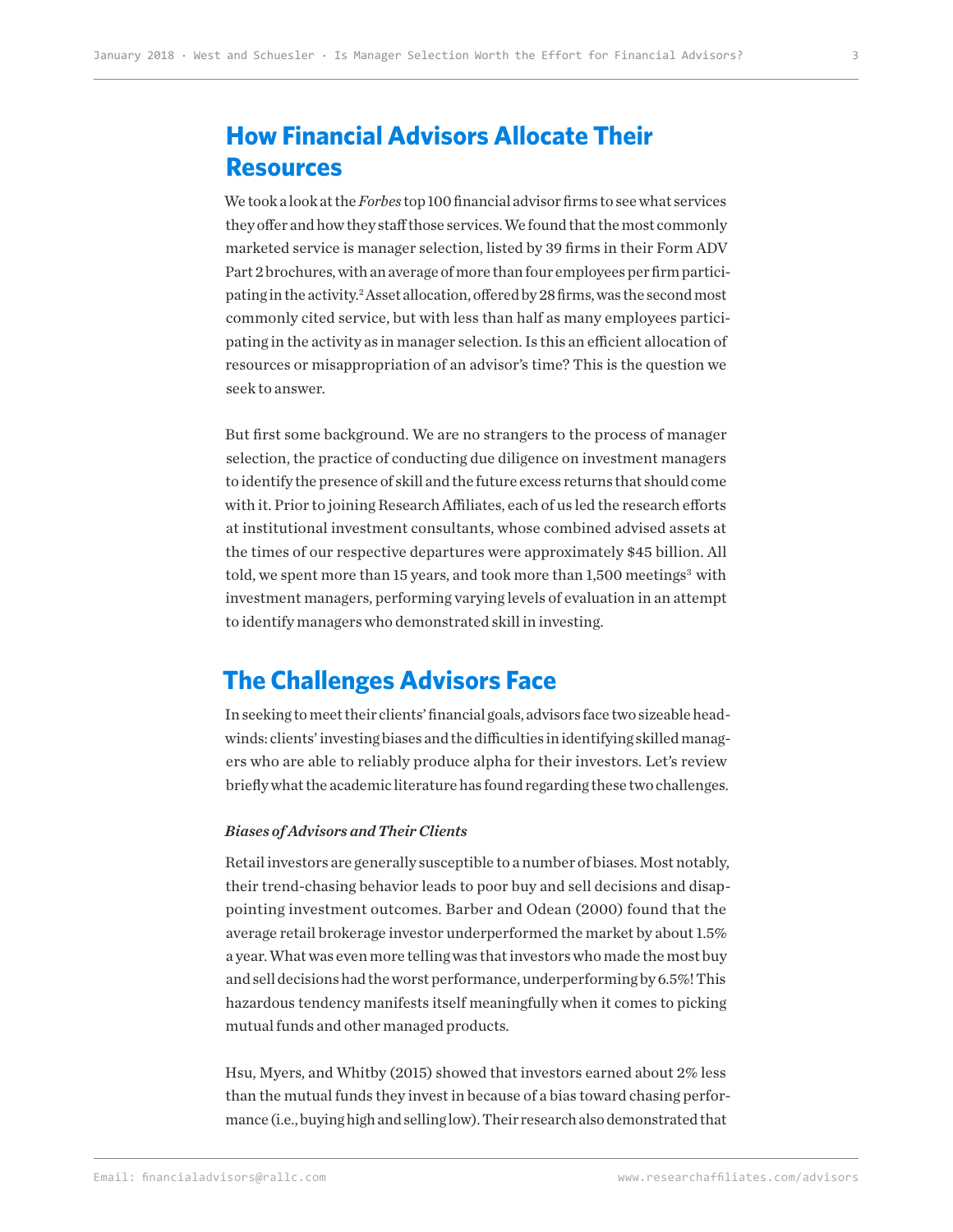larger performance gaps exist in high-expense-ratio funds (again more likely to be held by retail investors) versus low-expense-ratio funds. Hsu, Myers, and Whitby concluded that less-sophisticated investors, often those who invest in retail funds, underperformed by a greater margin (i.e., suffered a larger return gap) than those who qualified for institutional share-class funds.

Advisors face tremendous challenges in overcoming such client biases. Mullainathan, Noeth, and Schoar (2012) found evidence that suggests advisors have difficulty de-biasing their clients, and as a result engage in "catering"

behavior, seeking to please existing or new clients by being supportive of returns-chasing behavior. Linnainmaa, Melzer, and Previtero (2016) also found that the average advisor has difficulty overriding retail investors' biases, often exacerbating them with recommendations of frequent trading and expensive, actively managed products.

**"***Advisors face tremendous challenges in overcoming client biases.***"**

#### *Picking Winning Managers*

Human nature induces us to want more of what has provided comfort and profit, and less of what has given us pain and loss; this behavioral bias leads advisors to recommend the managers their clients want—those with the best trailing performance. As a result, many advisors put their clients on the "hamster wheel" of manager selection, continuously replacing poor performers with good performers. The literature tells us, however, that this form of performance chasing likely puts advisors and their clients on the outside track to future excess returns.

Cornell, Hsu, and Nanigian (2017) have documented mean reversion in mutual fund performance, finding that, when measured by trailing three-year performance from 1994 through 2015, top-decile managers underperformed the bottom-decile managers by 2.3% a year. Arnott, Kalesnik, and Wu (2017), controlling for fund expenses, showed a similar monotonic drop-off in the subsequent performance of prior winners. The evidence makes it pretty clear we shouldn't use historical performance as our primary manager selection criteria. Well, maybe we should—just in the opposite direction!

Advisors who acknowledge the pitfalls of a pure performance selection criterion could choose to spend their due diligence efforts on the so-called soft "Ps": philosophy, process, and people. Indeed, the institutional investment consulting community has relied heavily on nonperformance factors for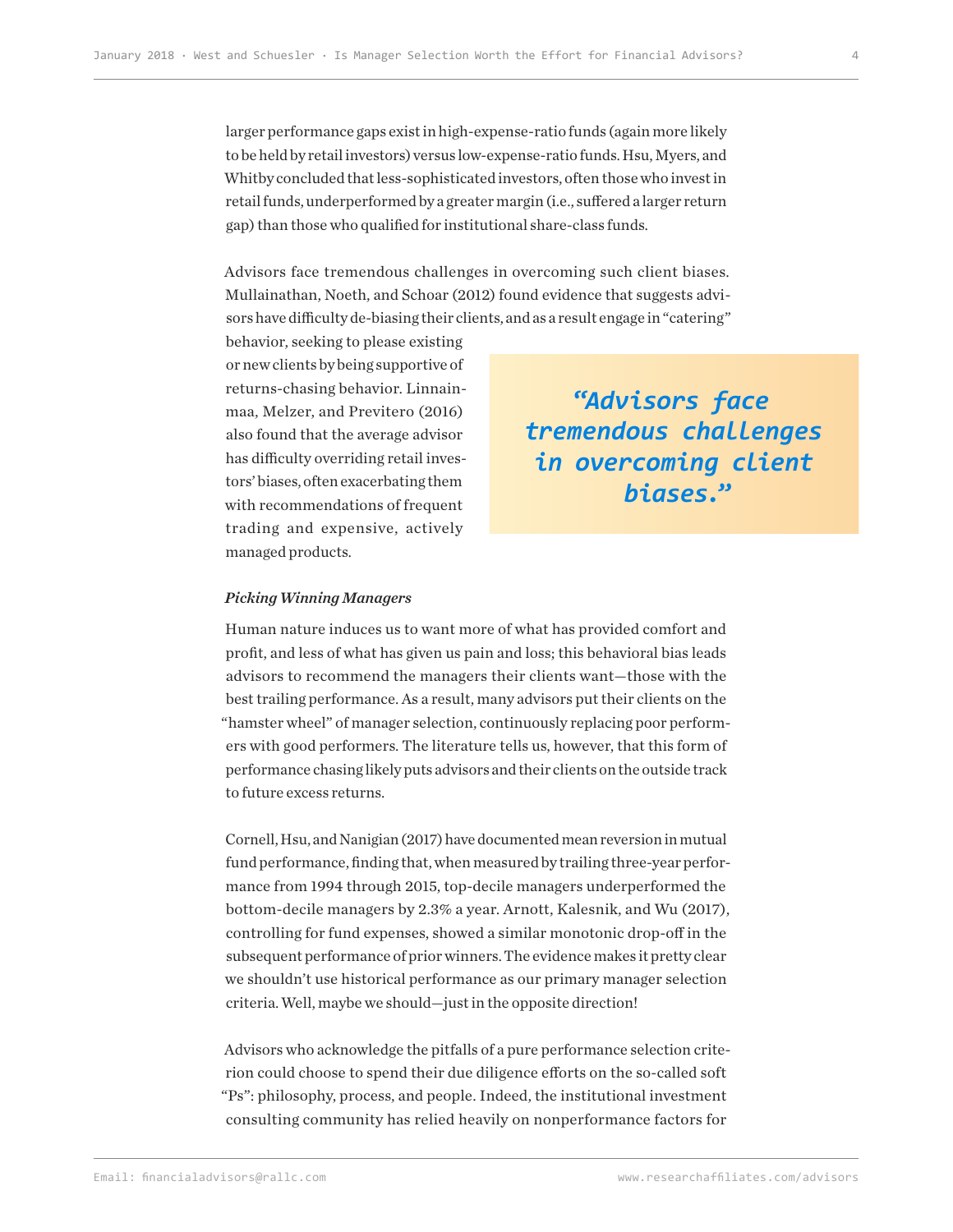decades to make manager selection decisions. Jenkinson, Jones, and Martinez (2016)<sup>4</sup> found that consultants' recommendations correlated partly with the past performance of fund managers, but more so with nonperformance factors, suggesting that consultants' recommendations do not merely represent a returns-chasing strategy.<sup>5</sup> Obviously, the consultants' research staff were swayed more strongly by nonperformance criteria.

But the additional insights gained by nonperformance factors has not led to an ability to, on average, select "winners." On a value-weighted basis, Jenkinson, Jones, and Martinez found no evidence that the managers' products recommended by investment consultants outperformed the products the consultants did not recommend. On an equally weighted basis, they found that recommended products *underperformed* other products by approximately 1% a year, leading the authors to conclude that nonrecommended funds performed at least as well as recommended funds.

Beyond the pursuit of benchmark-beating performance, other benefits can be realized through careful and well-resourced manager selection. For example, behavioral finance frequently references individual investors' willingness to forgo higher wealth accumulation in favor of nonmonetary emotional benefits. We assert as much in our own investment beliefs: investor preferences are broader than risk and return (Brightman, Treussard, and Masturzo, 2014). Additionally, benefits of a well-documented manager research effort can satisfy certain statutory regulations such as ERISA, mitigate regret risk in performance "blow-ups" (particularly with negative press headlines for public entities), and/or provide a layer of—real or perceived—fiduciary insurance (i.e., by performing an extensive due diligence review before recommending a manager, the advisor or consultant best positions themselves to explain a poor-performing manager).

Nonetheless, the literature suggests that financial advisors shouldn't expect, nor communicate to clients an expectation of, market-beating results via manager selection, at least not with the current (sometimes overwhelming) investor bias of making buy and sell decisions based on performance metrics.

## **Is Zero Alpha a Win?**

Perhaps the biggest value an advisor can add is to save clients from themselves by eliminating their negative alpha. If the starting line is 200 basis points of negative alpha from horrible timing on fund hires and fires, then taking this to zero should be considered a relative win. Easier said than done. In our 15+ years of combined experience in investment consulting, we have difficulty recalling a single instance when a client replaced a poor-performing manager with a poorer-performing manager. Comfortable investing is trend-chasing investing—so manager selection is an inherently trend-chasing activity.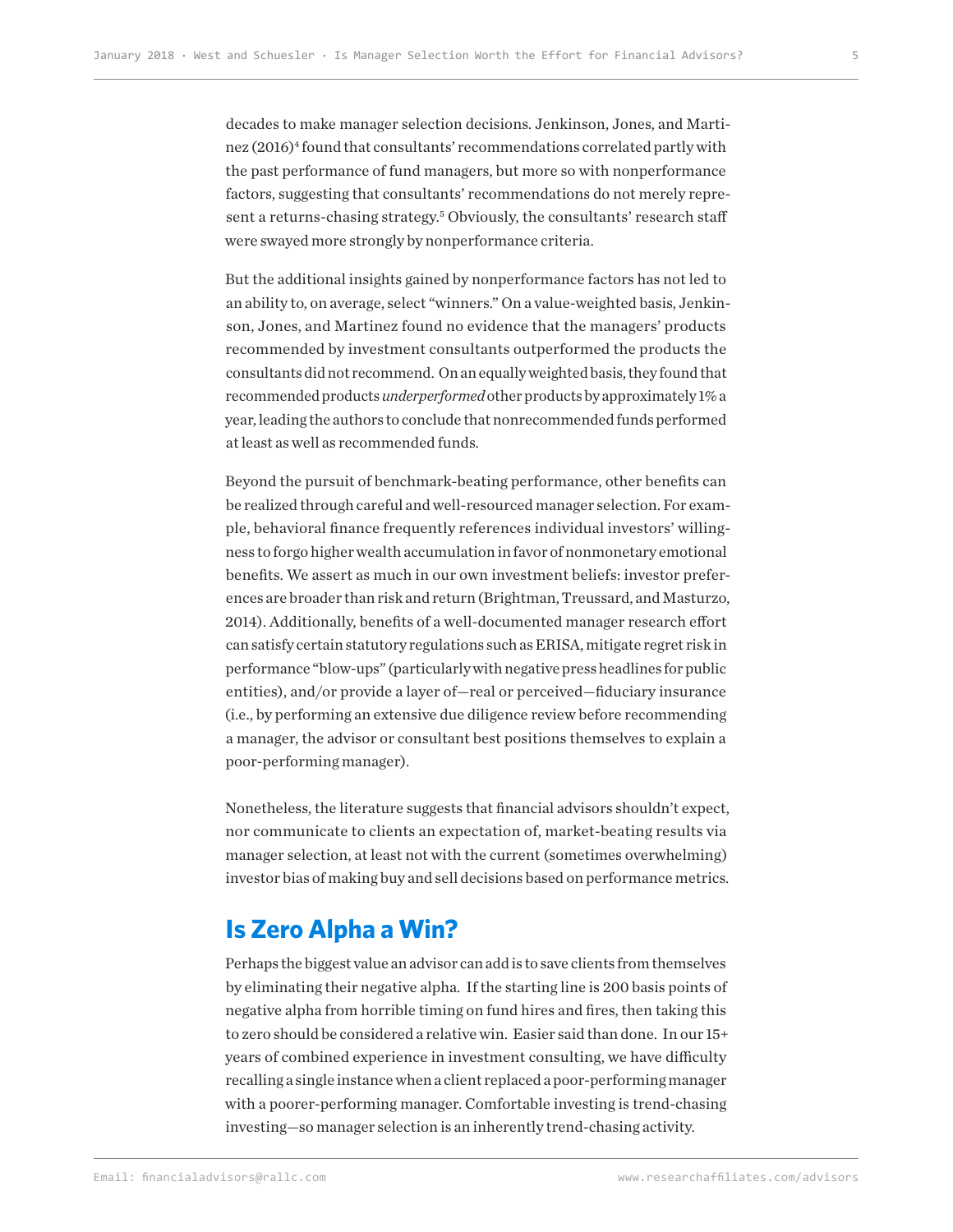**"***[Nonperformance] benefits can be realized through careful…manager selection.***"**

Proponents of manager research may be encouraged by the findings of Jenkinson, Jones, and Martinez that the returns of recommended funds were roughly in line with nonrecommended products, as presumably the former had far better recent returns and were more susceptible to subsequent mean reversion. Indeed, Goyal and Wahal (2008) did find in a study of plan sponsors over the period

1994–2003 that "post-hiring returns are higher for decisions in which a consultant was used in selecting the investment manager" (p. 1829). Our interpretation is that consultants' qualitative judgment and research slow down clients' returns-chasing behavior. Given the sizeable literature showing the return gap between investors' returns and their funds' returns, perhaps a more constructive goal of manager selection is to "do no harm" when replacing poor performers. Perhaps a worthwhile "win" from manager selection is zero alpha!

# **Manager Selection: A Thankless Task for Financial Advisors?**

Seeking positive alpha is hard from two perspectives. It's hard for fund managers to beat passive benchmarks, and as we've demonstrated, it's hard for fund selectors to pick the winning fund managers of the future. The task of manager-selection alpha becomes especially daunting when working with individual investors. Advisors who feel pressured to please returns-chasing clients start at an inherent disadvantage when their mandate is to replace recent bottom-quartile funds with recent top-quartile funds.

Today, manager selection is the top service advisors market to clients, and the process required to provide the service claims a meaningful amount of a firm's resources. The determination of whether manager selection falls into the category of a low–impact/high–effort thankless task comes down to expectations. If the expectation is to reduce negative alpha or minimize regret risk, manager selection will likely have a positive impact, perhaps even enough to justify the resources commensurate with the task's difficulty. If the expectation is to produce positive alpha, financial advisors and their clients are likely to be disappointed.

Fortunately, there's no shortage of investment activities to which advisors can dedicate their time in reliably producing better client outcomes. In the earlier articles of this series, we've discussed what some of those are: setting realis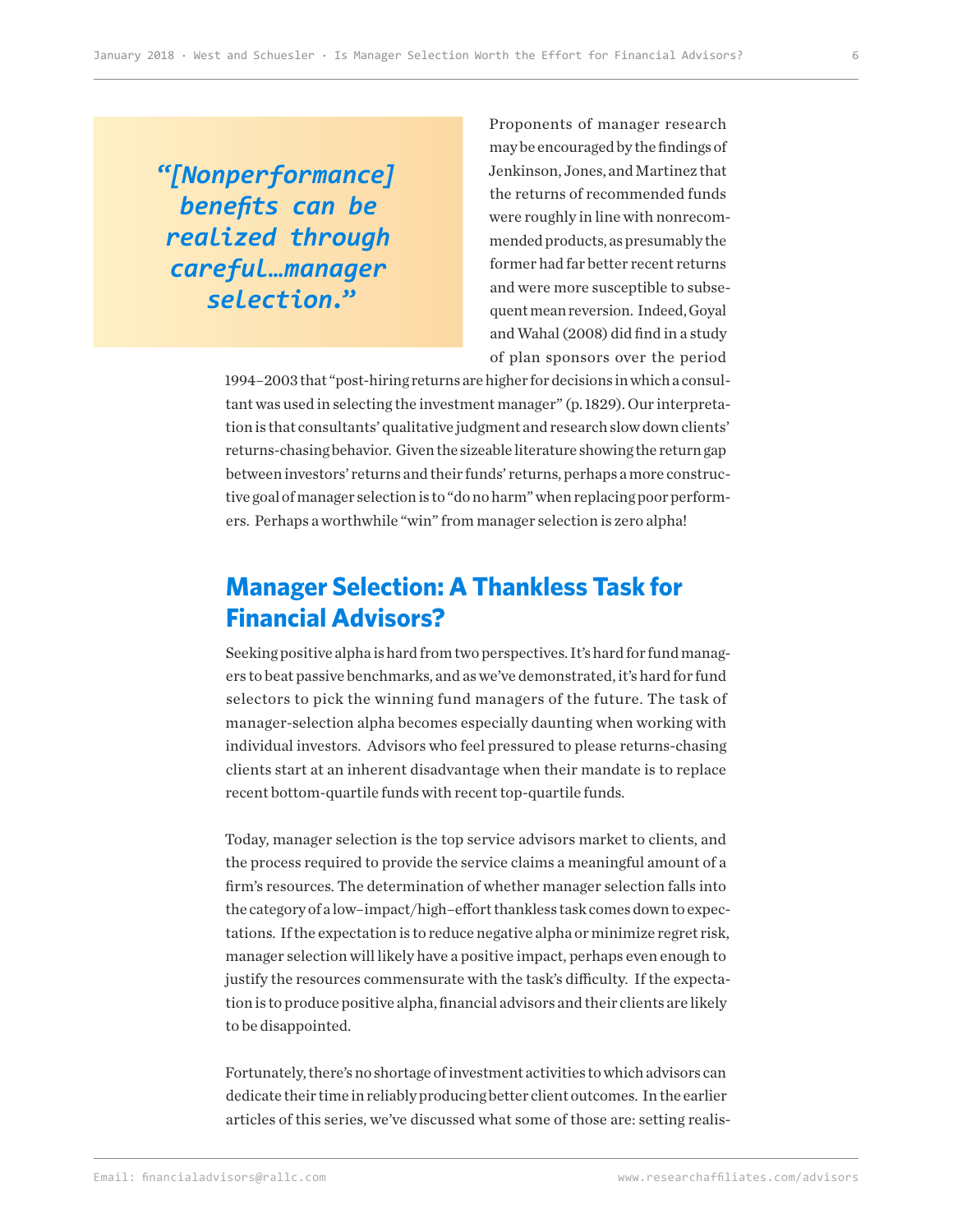tic return expectations, vetting risk and the distribution of potential returns along multiple dimensions, and building (and sticking to!) diversified portfolios. Next month we'll examine another valuable service—carefully assessing the product design of increasingly popular smart beta and factor strategies.

### **References**

- Arnott, Robert D., Vitali Kalesnik, and Lillian Wu. 2017. "[The Folly of Hiring](https://www.researchaffiliates.com/en_us/publications/articles/630-the-folly-of-hiring-winners-and-firing-losers.html)  [Winners and Firing Losers.](https://www.researchaffiliates.com/en_us/publications/articles/630-the-folly-of-hiring-winners-and-firing-losers.html)" Research Affiliates (September).
- Barber, Brad, and Terrance Odean. 2000. "Trading Is Hazardous to Your Wealth: The Common Stock Investment Performance of Individual Investors." *Journal of Finance*, vol. 55, no. 2 (April):773– 806.
- Brightman, Chris, Jonathan Treussard, and Jim Masturzo. 2014. "Our [Investment Beliefs](https://www.researchaffiliates.com/en_us/publications/articles/316_our_investment_beliefs.html)." Research Affiliates (October).
- Cornell, Bradford, Jason Hsu, and David Nanigian. 2017. "Does Past Performance Matter in Investment Manager Selection?" *Journal of Portfolio Management*, vol. 43, no. 4 (Summer):33–43.
- Goyal, Amit, and Sunil Wahal. 2008. "The Selection and Termination of Investment Management Firms by Plan Sponsors." *Journal of Finance*, vol. 63, no. 4 (August):1805–1847.
- Jenkinson, Tim, Howard Jones, and Jose Vicente Martinez. 2016. "Picking Winners: Investment Consultants' Recommendations of Fund Managers." *Journal of Finance*, vol. 71, no. 5 (October):2333–2370.
- Linnainmaa, Juhani, Brian Melzer, and Alessandro Previtero. 2016. "[The Misguided Beliefs of Financial Advisors](https://faculty.kellogg.northwestern.edu/models/faculty/m_download_document.php?id=319)." Working paper (November).
- Mullainathan, Sendhil, Markus Noeth, and Antoinette Schoar. 2012. "The Market for Financial Advice: An Audit Study," (March 25). Available at SSRN: [https://papers.ssrn.com/sol3/papers.](https://papers.ssrn.com/sol3/papers.cfm?abstract_id=2028263) [cfm?abstract\\_id=2028263](https://papers.ssrn.com/sol3/papers.cfm?abstract_id=2028263).

# **Endnotes**

- 1. Research Affiliates is committed to being the preeminent source of insights and products that transform the global investment community for the benefit of investors.
- 2. The top 100 advisors as reported by *Forbes* with data provided by RIA Database: [https://www.forbes.com/top-wealth](https://www.forbes.com/top-wealth-managers/#5d1e44331475)[managers/#5d1e44331475.](https://www.forbes.com/top-wealth-managers/#5d1e44331475) Our analysis included a 2017 review of advisors' Form ADV Part 2 brochures for services offered, and a review of the advisors' websites to identify the number of employees associated with each service. We only included employees we could reasonably associate with one of the services offered.
- 3. The number 1,500 is an approximation based on an average of 100 meetings a year for 15+ years.
- 4. Jenkinson, Jones, and Martinez (2016) analyzed US active equity products over the period 1999–2011 using survey data that account for a 90% share of the consulting market worldwide and that include all the top 10 investment consultants by market share based on the *Pensions & Investment* survey for the year 2011. Results are based on a comparison of equally weighted portfolios of products over the 13-year analysis period.
- 5. The nonperformance factors are classified as soft investment factors (factors that relate to the investment process) and service factors (factors that relate to service delivery).